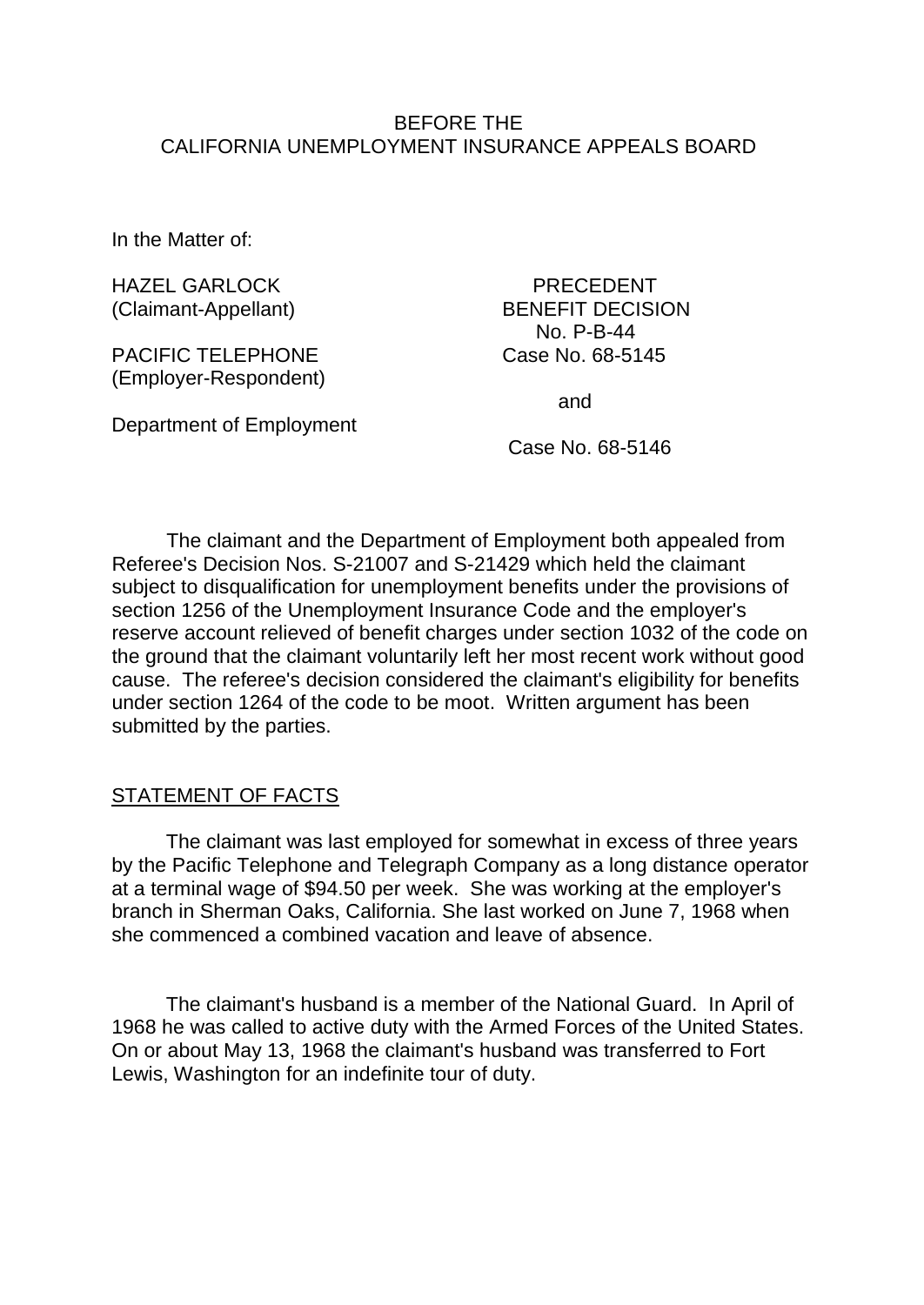Prior to June *7,* 1968 the claimant informed her supervisor that she intended to go to Washington to join her husband and indicated a desire to obtain work with the telephone company in Washington According to the testimony of the employer's representative, a representative of the Pacific Telephone and Telegraph Company contacted the Pacific Northwest Bell Telephone Company in Tacoma, Washington for the purpose of ascertaining if a job opening which the claimant could fill existed there. According to the testimony of the employer's representative, he was assured that such a job opening existed and he discussed the possibility of working for the Pacific Northwest Bell Telephone Company with the claimant. When the claimant learned that she would possibly not be assigned to a regular daytime shift, she declined to accept the job with the Pacific Northwest Bell Telephone Company because she desired to work the same hours as her husband worked. She submitted a formal resignation to the employer on June 21, 1968 and filed her claim for unemployment benefits effective June 30, 1968.

According to the testimony of the employer's representative, the Pacific Telephone and Telegraph Company, the claimant's most recent employer, and the Pacific Northwest Bell Telephone Company are both members of the Bell System, but each is a separate corporation.

At the time the claimant filed her claim for benefits she and her husband were living on her husband's salary of approximately \$223 per month and the \$90 per month allotment the claimant received because her husband was in the Armed Forces.

It is the contention of the employer that the claimant voluntarily left its employ without good cause when she refused to accept the "transfer" to work with the Pacific Northwest Bell Telephone Company.

## REASONS FOR DECISION

Section 1256 of the Unemployment Insurance Code provides for the disqualification of a claimant and sections 1030 and 1032 of the code provide that an employer's reserve account may be relieved of benefit charges if it is found that the claimant voluntarily left her most recent work without good cause.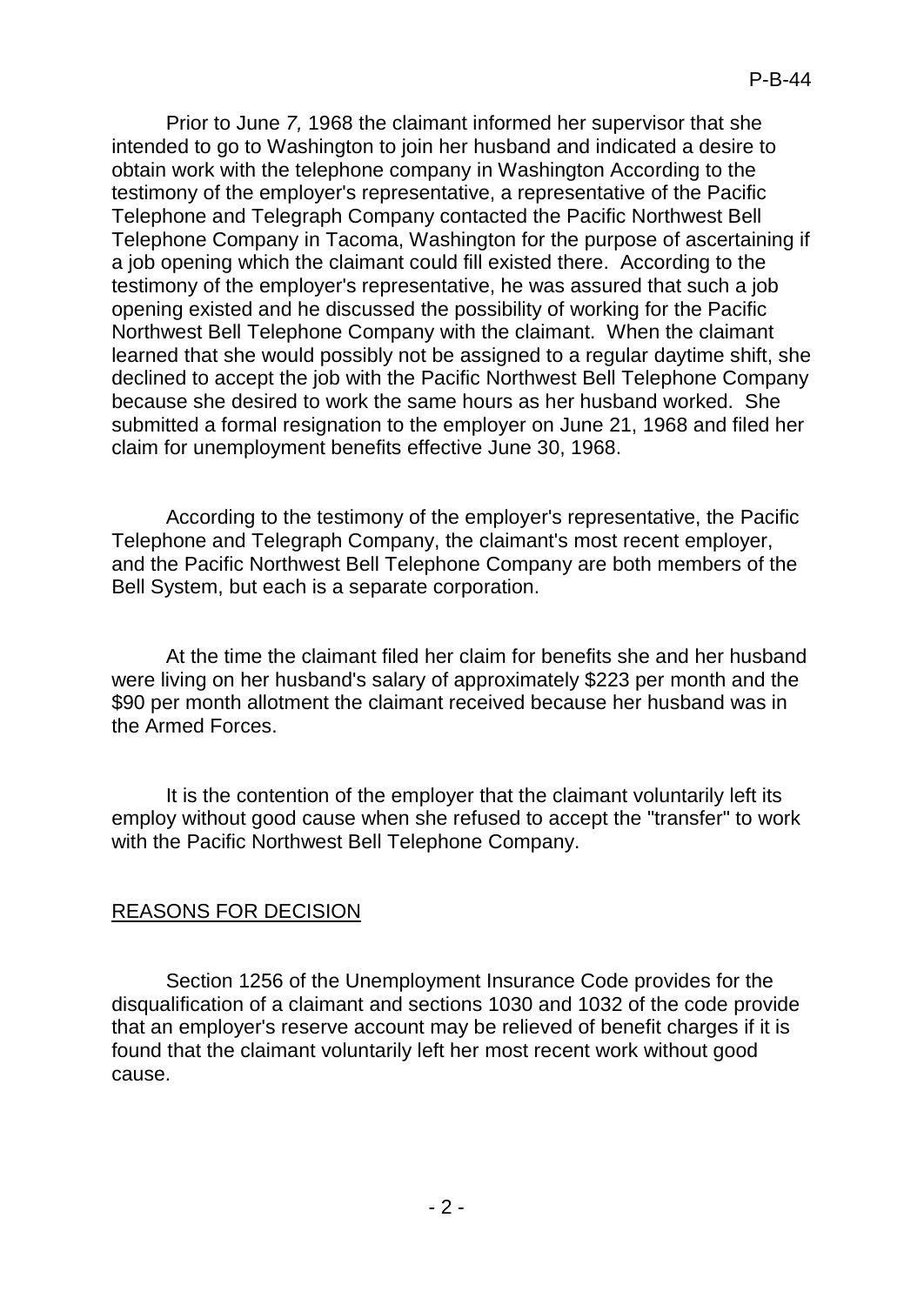Section 156 of the California Civil Code provides that "The husband is the head of the family. He may choose any reasonable place or mode of living, and the wife must conform thereto."

Section 103 of the Civil Code provides that "The husband may choose any reasonable place or mode of living, and if the wife does not conform thereto, it is desertion."

In this case the claimant voluntarily left her work to join her husband in Washington where he had chosen to live. Thus, the claimant was meeting her legal obligation to live in the place her husband chose and therefore had good cause for voluntarily leaving work unless it is concluded that this good cause is negated by the claimant's failure to accept the purported "transfer" from the Pacific Telephone and Telegraph Company to the Pacific Northwest Bell Telephone Company. This is true because it is a fundamental principle of unemployment insurance that an individual who, for noncompelling reasons, elects total unemployment rather than accept a transfer to other work with the same employer has voluntarily left his work without good cause.

The claimant's last employment was with the Pacific Telephone and Telegraph Company. She was not employed by the Pacific Northwest Bell Telephone Company, nor can it be construed that the Pacific Telephone and Telegraph Company is the same employer as the Pacific Northwest Bell Telephone Company. Had the claimant accepted the purported transfer, the employer-employee relationship with the Pacific Telephone and Telegraph Company would not have continued but would have terminated in exactly the same manner as it did when the claimant voluntarily left her work. We conclude therefore that the "transfer" to the Pacific Northwest Bell Telephone Company was not a transfer to other work with the same employer and the claimant's failure to accept the purported offer of work does not negate the good cause she had for leaving work with the Pacific Telephone and Telegraph Company.

Section 1264 of the Unemployment Insurance Code provides that if an individual leaves her work to join her husband at a place from which it is impractical to commute to her employment, she is ineligible for benefits for the ensuing period of unemployment unless she was, both at the time of leaving work and at the time of filing a claim for benefits, the sole or major support of the family.